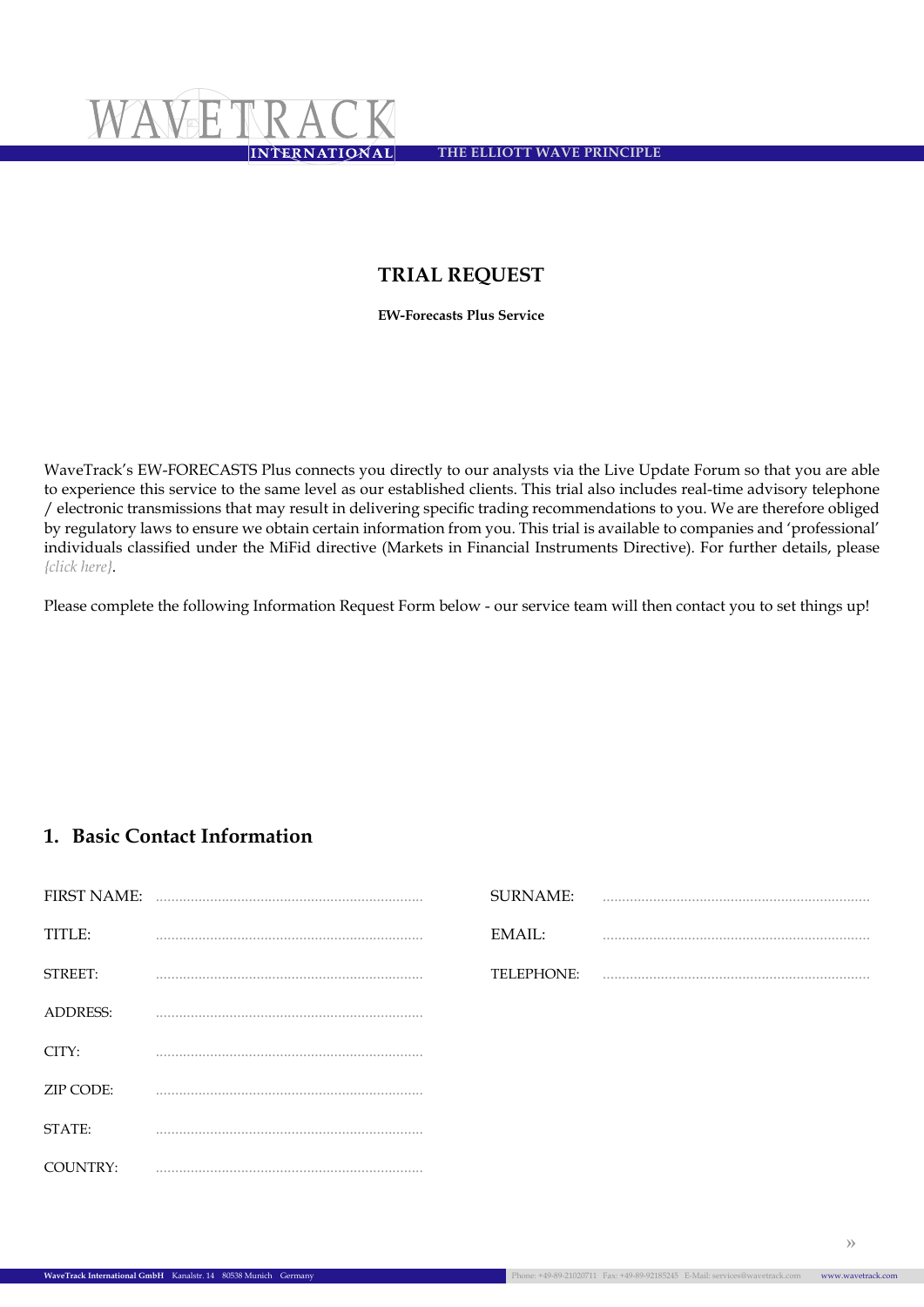### <span id="page-1-0"></span>**2. Product Selection & Background Information** [»](#page-0-0)

#### *Please select the products for your Free Trial:*

Fixed Income Currencies (FX) Stock Indices

#### *The 'Trial' day for the Live Update Forum is Wednesday - please select your preferred appointment time:*

- □ 09:00-11:00 GMT
- □ 17:00:19:00 GMT

*ATTENTION: Times are GMT (Greenwich Mean-time - London, U.K.) - for translations to your time-zone, please {click [here](http://www.timeanddate.com/worldclock/)}.*

#### *Familiarity with Elliott Wave Analysis?:*

- □ No experience
- □ Beginner
- □ Intermediate
- □ Advanced

To gain a better understanding of the trading time-perspective you operate under, please select the following:

#### *My perspective for short-term trading is for periods of time measured by:*

- □ 1-8 hours
- □ 1-5 days
- □ 2-4 weeks
- □ 2-8 months
- □ 1-5 years
- □ longer

#### *My perspective for medium-term trading is for periods of time measured by:*

- □ 1-8 hours
- □ 1-5 days
- □ 2-4 weeks
- □ 2-8 months
- □ 1-5 years
- □ longer

#### *My perspective for long-term trading is for periods of time measured by:*

- □ 1-8 hours
- □ 1-5 days
- □ 2-4 weeks
- □ 2-8 months
- $\Box$  1-5 years
- □ longerDetailed Contact Information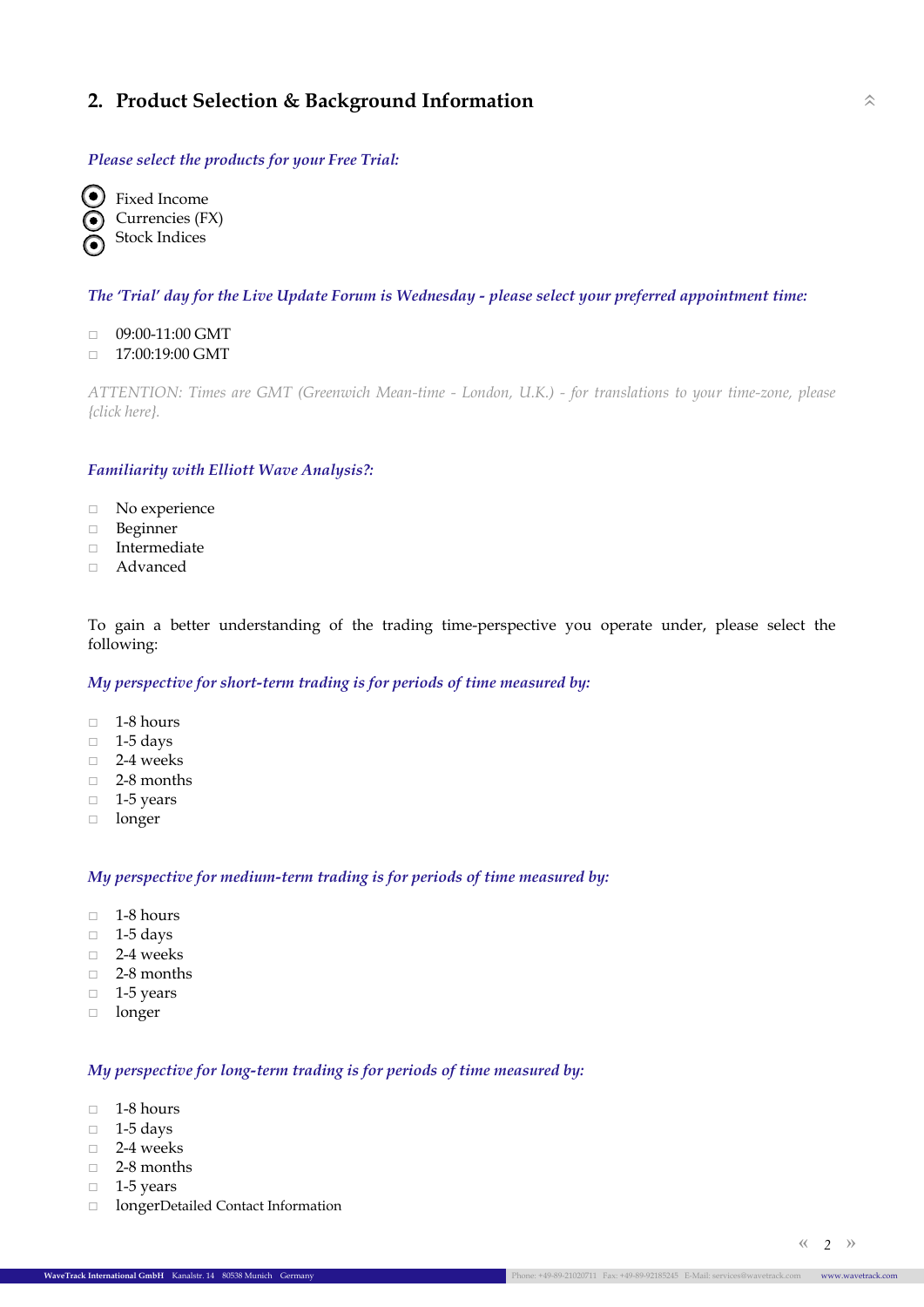# <span id="page-2-0"></span>**3. User Type:** [»](#page-0-0)

- □ Corporate User
- □ Private User

**Attention:** *If you are a 'Private User' please proceed to* **SECTION 7 & 8** *{go to [SECTION 7-8](#page-4-0)}.*

# **4. Corporate User Information**

*Additional information for Corporate Users only:*

| COMPANY NAME:              |  |
|----------------------------|--|
| <b>POSITION</b>   TITLE:   |  |
| <b>BUSINESS TELEPHONE:</b> |  |

# **5. Corporate User Authorisation Information**

### *Complete one of the following:*

| URL   DOMAIN NAME:       |  |
|--------------------------|--|
| COMPANY REGISTRATIN NO.: |  |
| TAX ID NO.:              |  |
| TRUST NAME:              |  |

ATTENTION: Please proceed to complete **SECTION 6,A-C** *{go to [SECTION 6A-C](#page-3-0)}.* 

*3* **[«](#page-1-0) [»](#page-3-0)**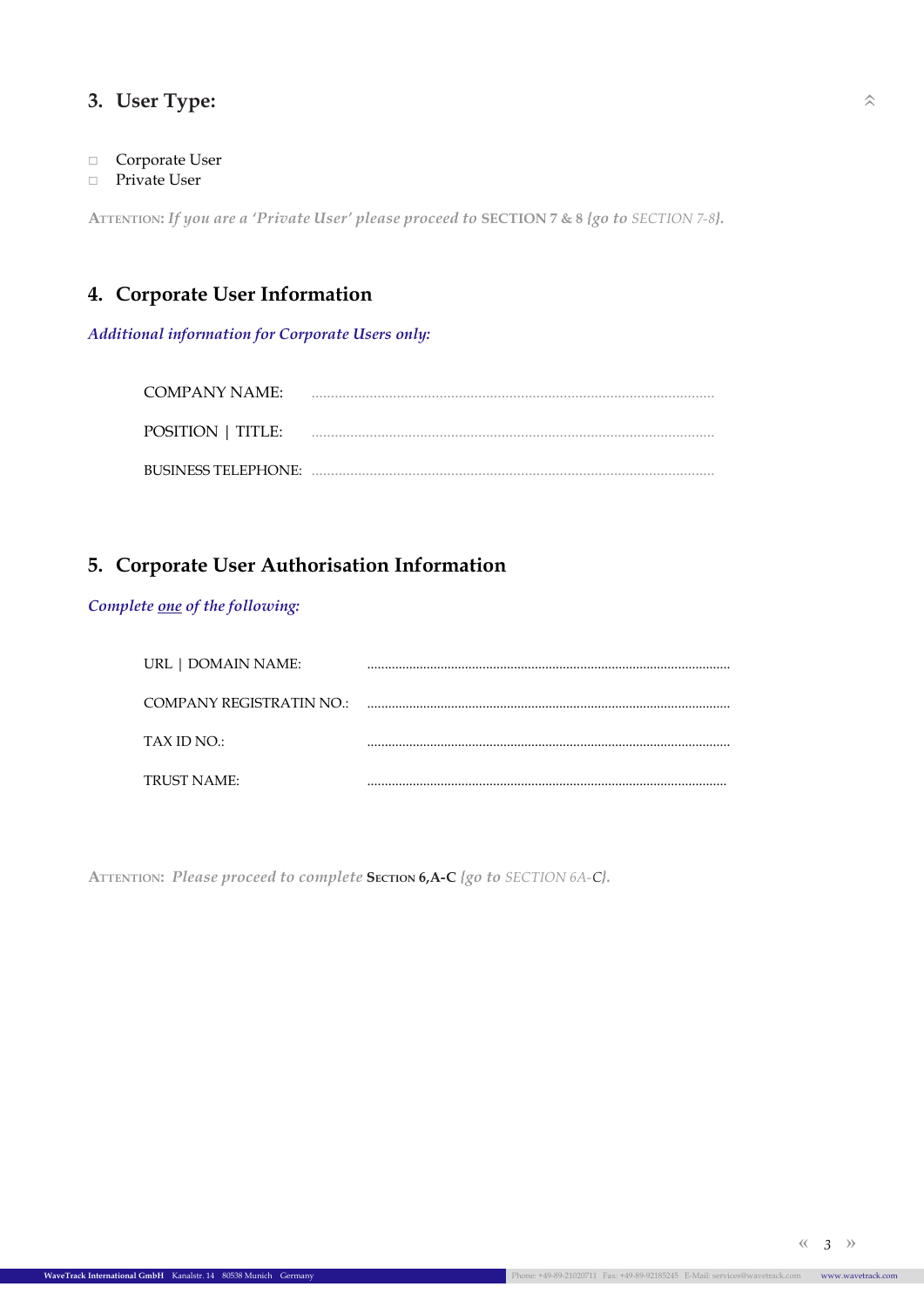# <span id="page-3-0"></span>**6. Criteria for Classification as a 'Corporate Professional' Client** [»](#page-0-0)

### **~ PLEASE COMPLETE ONLY ONE OF THE FOLLOWING SECTIONS 6A, 6B or 6C! ~**

#### *6A. Are you any one of the following entities which is registered or is operating under the financial regulatory authority of your country?*

#### **[please select one of the boxes below that applies to you:]**

- □ Securities Services Provider
- □ Other admitted or regulated Finance Institute
- □ Insurance Company
- □ Entity for Joint Investment and its managing companies
- □ Pension Fond and its managing companies
- $\Box$  Corporations in the sense of section 2a subsection 1 number 8 of the WpHG (own trading, brokerage and market making)
- □ Stock Exchange Trader and commodities derivative trader
- $\Box$  Other institutional investors whose principal activity is not covered by any of the foregoing activities

#### *6B. Are you a corporation that at least fulfils two of the following criteria?*

#### **[please select two of the boxes below that applies to you:]**

- *□ Balance sheet total of 20 million €*
- *□ Turnover of 40 million €*
- *□ Own funds of 2 million €*

#### *6C. Are you a National Government, Public Body etc?*

#### **[please select one of the boxes below that applies to you:]**

- □ National government (Section 31a, subsection 2, No. 3 of the Securities Trading Act)
- □ Regional government (incl. districts, councils) (Section 31a, subsection 2, No. 3 of the Securities Trading Act)
- $\Box$  Public body that manages public debt (Section 31a, subsection 2, No. 3 of the Securities Trading Act)
- □ Central Bank (Section 31a, subsection 2, No. 4 of the Securities Trading Act).
- $\Box$  International and supranational institution such as the World Bank, the IMF, the ECB, the EIB and other similar international organizations (Section 31a, subsection 2, No. 4 of the Securities Trading Act).
- $\Box$  Company the main activity of which is to invest in financial instruments which satisfy the definition of Section 2 subsection 2b of the Securities Trading Act and which are not covered by Section 31a subsection 2 number 1 of the Securities Trading Act.
- □ Institution which conduct the securitisation of financial assets and other finance transactions (Section 31a subsection 2 No. 5 of the Securities

**Attention:** *If none of the above categories applies to you, a Corporate Trial request for E-W Forecasts Plus cannot be completed but would like to invite you to complete the request form as a Private Professional Client, please continue to 7-8 [{go to Section 7-8}.](#page-4-0)*

#### Acceptance of Terms & Conditions of Use.

- □ I/we accept the Terms & Conditions For further details, {*[please click here}](http://www.wavetrack.com/terms.html)*
- 
- 

□ I /we accept the Disclaimer Policy For further details, {*[please click here}](http://www.wavetrack.com/disclaimer.html)* □ I /we accept the Privacy Policy For further details, {*[please click here}](http://www.wavetrack.com/privacy-policy.html)*

**Attention:** *[{Click here}](#page-4-0) to finish application.*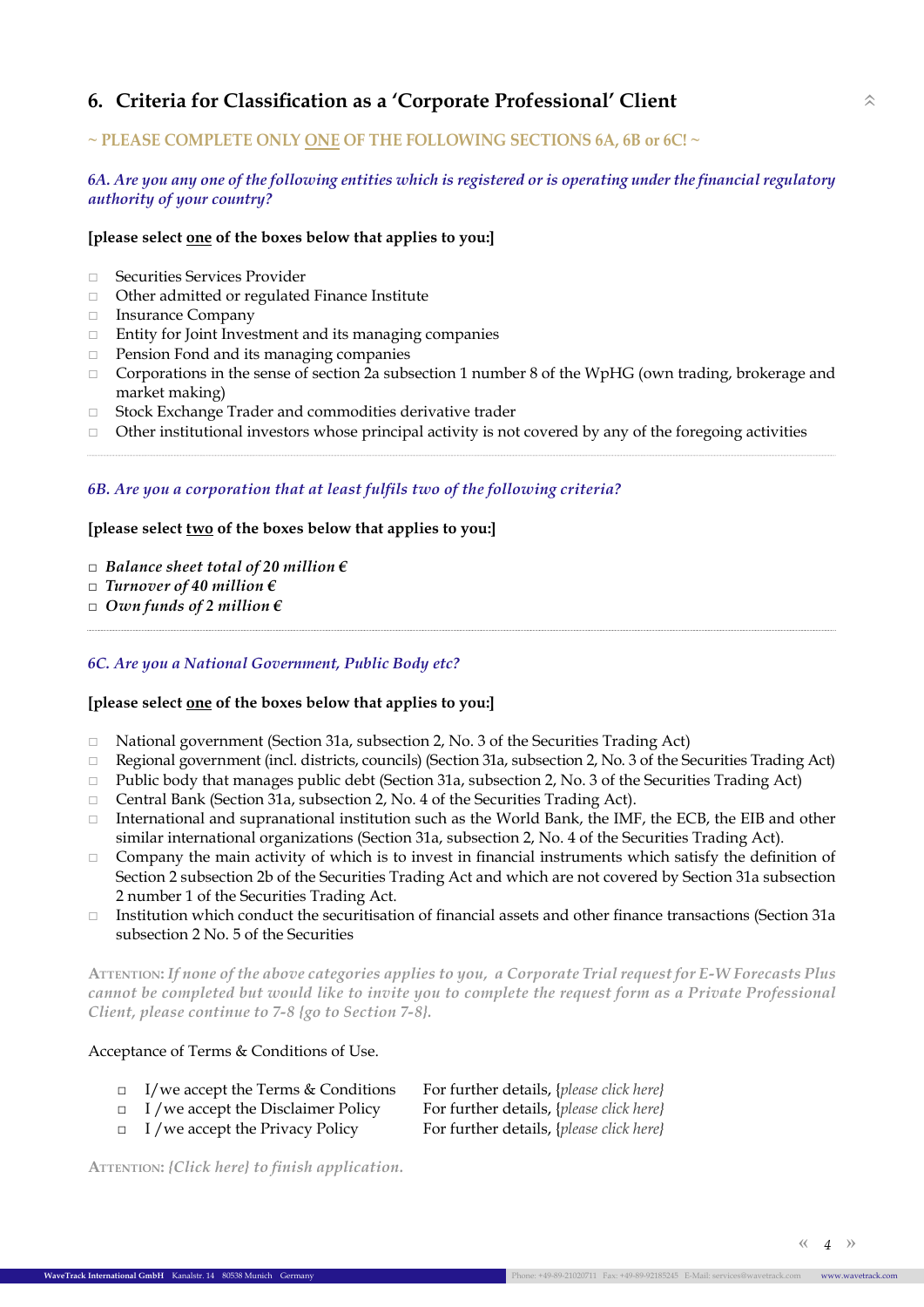## <span id="page-4-0"></span>**7. Private User Authorisation Information**

#### *Are you employed by a company? If so, what type of company:*

[**please select one of the boxes below that applies to you:]**

- □ Investment Banking
- □ Central Bank
- □ Hedge Fund
- □ Pension Fund
- □ Mutual Fund
- □ Macro Fund
- □ CTA
- □ CPO
- □ Private Investor
- □ Insurance Company
- □ Other Financial Business
- □ Unrelated Financial Business

#### *Are you self-employed? If so, are you a part-time or full-time trader:*

- □ Part Time
- □ Full Time

### **8. Criteria for Classification as a 'Private Professional' Client**

#### *8. Are you an individual with trading experience that elects to adopt 'Professional' client classification under the MiFid laws and can fulfill any two of the following criteria? For further details:*

- □ You executed in the market on which financial instruments are traded during the last 4 quarters at least 10 transactions of a significant volume during each quarter;
- □ Your finance portfolio including cash and financial instruments surpasses 500.000  $\epsilon$ ;
- □ You have been active in the financial markets for at least one year in a profession that requires knowledge of the planned transactions or services to be rendered by us.

**Regulatory Notice –** *Electing to "Opt-up" to 'Professional' status will decrease the level of protection offered you under the Securities Trading Act, but it may also allow us to offer you certain advisory functions that may otherwise be restricted. If you select to be classified as a "Professional Client" we are allowed to assume that you have the necessary experience, expertise and knowledge to make the investment decisions you are contemplating and to evaluate the risks related thereto in an appropriate manner. We owe you no more information nor have to apply a suitability test as to whether the investment decisions you are taking are appropriate for you.*

**Attention:** *If none of the above categories applies to you, a Private Professional Trial request for E-W Forecasts Plus cannot be completed but would like to invite you to subscribe to our non-advisory product, E-W Forecasts Basic – to go directly to WaveTrack's [{service website}](http://www.wavetrack.com/subscribe.html).*

#### Acceptance of Terms & Conditions of Use.

|  |  | $\Box$ I/we accept the Terms & Conditions | For further details, {please click here} |  |
|--|--|-------------------------------------------|------------------------------------------|--|
|--|--|-------------------------------------------|------------------------------------------|--|

- 
- □ I /we accept the Privacy Policy For further details, {*[please click here}](http://www.wavetrack.com/privacy-policy.html)*

□ I /we accept the Disclaimer Policy For further details, {*[please click here}](http://www.wavetrack.com/disclaimer.html)*